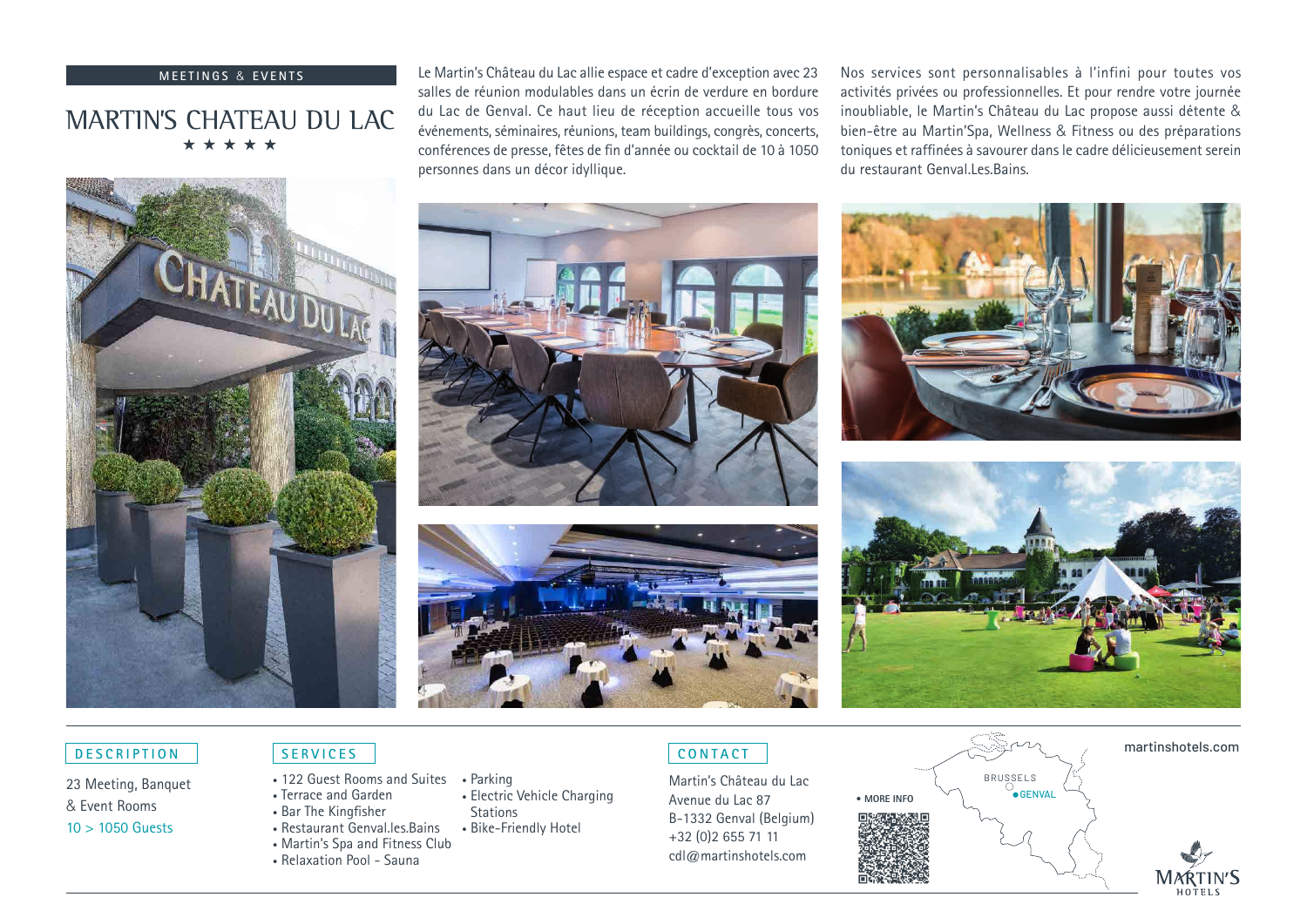



| MARTIN'S CHATEAU DU LAC - DESCRIPTION OF MEETING & BANQUET ROOMS |                              |                   |                    |               |                                        |                          |                          |                                                                                                                                                                                                                       |                          |                          |                          |
|------------------------------------------------------------------|------------------------------|-------------------|--------------------|---------------|----------------------------------------|--------------------------|--------------------------|-----------------------------------------------------------------------------------------------------------------------------------------------------------------------------------------------------------------------|--------------------------|--------------------------|--------------------------|
| <b>MEETING ROOM</b>                                              |                              | <b>AREA</b>       | <b>DIMENSIONS</b>  | <b>HEIGHT</b> | <b>U-SHAPE</b>                         | <b>CLASSROOM</b>         | <b>THEATRE</b>           | <b>CABARET</b>                                                                                                                                                                                                        | <b>BANQUET</b>           | BOARDROOM COCKTAIL       |                          |
|                                                                  |                              | (M <sup>2</sup> ) | (M)                | (M)           | AAAAA<br><b>AAAAA</b>                  | 32                       |                          | $\begin{array}{c}\n\stackrel{\frown}{\phantom{0}}\stackrel{\frown}{\phantom{0}}\stackrel{\frown}{\phantom{0}}\stackrel{\frown}{\phantom{0}}\stackrel{\frown}{\phantom{0}}\stackrel{\frown}{\phantom{0}}\n\end{array}$ |                          |                          |                          |
|                                                                  |                              |                   |                    |               | Ц<br>$\overline{\mathbf{v}\mathbf{v}}$ | $\Box$                   | <b>HHH</b>               | A○AA○A                                                                                                                                                                                                                |                          |                          |                          |
| <b>GROUND FLOOR</b>                                              |                              |                   |                    |               |                                        |                          |                          |                                                                                                                                                                                                                       |                          |                          |                          |
|                                                                  | <b>WINTER</b>                | 61                | 7.90 x 7.70        | 2.55          | 20                                     | 35                       | 56                       | 30                                                                                                                                                                                                                    | 60                       | $\overline{\phantom{m}}$ | 110                      |
| $\overline{2}$                                                   | <b>AUTUMN</b>                | 61                | 7.90 x 7.70        | 2.55          | 20                                     | 35                       | 56                       | 30                                                                                                                                                                                                                    | 60                       | $\overline{\phantom{0}}$ | 110                      |
| $3 + 4$                                                          | <b>SPRING &amp; SUMMER</b>   | 108               | 14.00 x 7.70       | 2.55          | 30                                     | 69                       | 112                      | 42                                                                                                                                                                                                                    | 80                       | -                        | 165                      |
| $1+2+3+4$                                                        | <b>FOUR SEASONS</b>          | 250               | 32.45 x 7.70       | 2.55          | $\overline{\phantom{0}}$               | 160                      | 200                      | 160                                                                                                                                                                                                                   | 200                      | $\overline{\phantom{0}}$ | 400                      |
| 5                                                                | <b>ARCADES</b>               | 100               | 12.70 x 7.80       | 2.65          | 34                                     | 42                       | 90                       | 60                                                                                                                                                                                                                    | 80                       | $\overline{\phantom{0}}$ | 150                      |
| <b>FIRST FLOOR</b>                                               |                              |                   |                    |               |                                        |                          |                          |                                                                                                                                                                                                                       |                          |                          |                          |
| $6\phantom{1}$                                                   | <b>BOARDROOM F</b>           | 40                | $8.00 \times 5.00$ | 2.40          | 18                                     | 16                       | 36                       | 20                                                                                                                                                                                                                    | $\overline{\phantom{m}}$ | 20                       | $\qquad \qquad -$        |
| $\overline{7}$                                                   | <b>BOARDROOM E</b>           | 28                | 7.40 x 3.80        | 2.40          | $\overbrace{\phantom{1232211}}$        | -                        | -                        | 10                                                                                                                                                                                                                    | -                        | 10                       | -                        |
| 8                                                                | <b>BOARDROOM D</b>           | 42                | 8.40 x 5.00        | 2.40          | 17                                     | $\qquad \qquad -$        | -                        | 18                                                                                                                                                                                                                    | -                        | 18                       | $\overline{\phantom{m}}$ |
| 9                                                                | <b>BOARDROOM C</b>           | 33                | $6.30 \times 5.20$ | 2.40          | 14                                     | $\qquad \qquad -$        | $\qquad \qquad -$        | 16                                                                                                                                                                                                                    | $\overline{\phantom{m}}$ | 16                       | $\qquad \qquad -$        |
| 10                                                               | <b>BOARDROOM B</b>           | 30                | $6.30 \times 4.80$ | 2.40          | 13                                     | -                        | -                        | 14                                                                                                                                                                                                                    | $\overline{\phantom{0}}$ | 14                       |                          |
| 11                                                               | <b>BOARDROOM A</b>           | 22                | $6.30 \times 3.50$ | 2.40          | $\overline{\phantom{m}}$               | -                        | -                        | 10                                                                                                                                                                                                                    | 12                       | 10                       |                          |
| 12/13/14/15 or 16                                                | GEMS I /II / III / IV or V   | 20                | 5.77 x 3.50        | 2.66          | $\overline{\phantom{m}}$               | $\qquad \qquad -$        | 12                       | $\qquad \qquad -$                                                                                                                                                                                                     | 10                       | 10                       | 20                       |
| $12 + 13$                                                        | $GENS I + II$                | 40                | $5.77 \times 6.70$ | 2.66          | 14                                     | —                        | 24                       |                                                                                                                                                                                                                       | 30                       | 16                       | 50                       |
| $12 + 13 + 14$                                                   | $GEMS I + II + III$          | 60                | 5.77 x 10.20       | 2.66          | 22                                     | 16                       | 42                       | 36                                                                                                                                                                                                                    | 50                       | 24                       | 80                       |
| $12+13+14+15$                                                    | $GEMS I + II + III + IV$     | 80                | 5.77 x 13.70       | 2.66          | 26                                     | 20                       | 60                       | 48                                                                                                                                                                                                                    | 70                       | 28                       | 110                      |
| $12+13+14+15+16$                                                 | $GEMS I + II + III + IV + V$ | 100               | 5.77 x 17.20       | 2.66          | 30                                     | 28                       | 90                       | 58                                                                                                                                                                                                                    | 80                       | 32                       | 140                      |
| 17                                                               | PETIT SALON DU LAC           | 55                | 10.70 x 5.20       | 3.25          | 24                                     | 30                       | 64                       | 30                                                                                                                                                                                                                    | 40                       | $\qquad \qquad -$        | 80                       |
| 18                                                               | <b>GRAND SALON DU LAC</b>    | 82                | 12.30 x 6.65       | 3.25          | 33                                     | 36                       | 104                      | 42                                                                                                                                                                                                                    | 80                       | $\overline{\phantom{m}}$ | 120                      |
| <b>SECOND FLOOR</b>                                              |                              |                   |                    |               |                                        |                          |                          |                                                                                                                                                                                                                       |                          |                          |                          |
| 19                                                               | <b>GUILLAUME TELL</b>        | 300               | 29.65 x 9.90       | 3.16          | 80                                     | 202                      | 306                      | 180                                                                                                                                                                                                                   | 270                      | $\overline{\phantom{0}}$ | 500                      |
| 20                                                               | ARGENTINE FOYER              | 130               | 8.35 x 15.54       | 2.70          | $\overline{\phantom{m}}$               | $\overline{\phantom{m}}$ | $\overline{\phantom{m}}$ | $\overline{\phantom{m}}$                                                                                                                                                                                              | $\overline{\phantom{m}}$ | $\qquad \qquad -$        | 80                       |
| 21                                                               | <b>ARGENTINE B</b>           | 535               | 18.85 x 28.40      | 5.30          | $\qquad \qquad -$                      | 336                      | 600                      | 400                                                                                                                                                                                                                   | 530                      | $\overline{\phantom{0}}$ | 825                      |
| 22                                                               | ARGENTINE A                  | 327               | 11.50 x 28.40      | 5.30          | $\overbrace{\phantom{1232211}}$        | 210                      | 320                      | 280                                                                                                                                                                                                                   | 320                      | $\overline{\phantom{m}}$ | 500                      |
| $21 + 22$                                                        | ARGENTINE B + A              | 992               | 30.35 x 28.40      | 2.65/5.30     | 120                                    | 762                      | 1.050                    | 750                                                                                                                                                                                                                   | 850                      | $\overline{\phantom{m}}$ | 1,050                    |
| 23                                                               | <b>GENEVIEVE</b>             | 156               | 19.10 x 8.15       | 3.10          | 45                                     | 80                       | 154                      | 80                                                                                                                                                                                                                    | 140                      | $\overline{\phantom{0}}$ | 250                      |



 $\overline{\phantom{a}}$